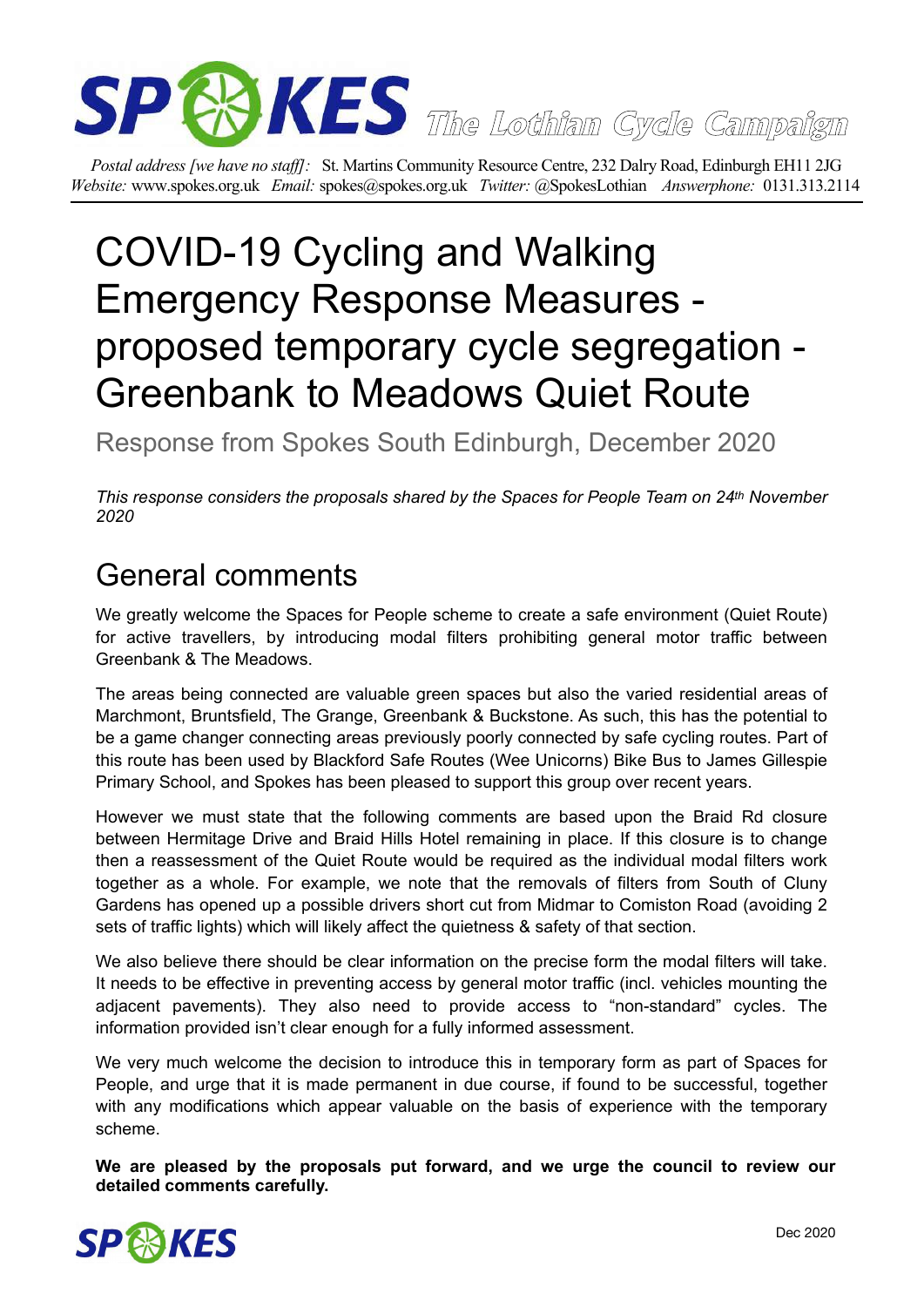# Detailed comments

The Council proposals provided are outlined as "*modal filters (where the street is closed to vehicular traffic) are proposed at the following locations*:

- *• Canaan Lane north of the Astley Ainslie hospital access;*
- *• Whitehouse Loan immediately south of the junction with Strathearn Road;*
- *• Whitehouse Loan immediately south of the junction with Bruntsfield Crescent; and*
- *• Whitehouse Loan immediately north of the junction with Warrender Park Road."*

### **From South to North our comments are as follows;**

#### Greenbank Crossroads / Braidburn Terrace:

*As this is the Greenbank to Meadows Quiet Route, Spokes would like to see an improved connection to/from Greenbank. The cycle contraflow barriers should be redesigned to allow for left turning cyclist to proceed, without being forced to the right and into the path of late (right) turning oncoming traffic. The sequence of lights at Greenbank junction is counter intuitive and discourages use of the 2 stage right turn from Comiston Road.* 

*At peak times drivers turning right from Comiston Road are slow to clear sandwiching cyclists between them and the following vehicles from Greenbank Crescent.* 

*This form of right turn is also difficult for bikes with a wide turning circle (e.g. cargobikes) consideration should be given to a permanent light sequence directly after N/S lights for a crossing for all pedestrians and cyclists* 

#### Braid Rd:

Spokes would like to note that the closure of this section of Braid Rd combined with the Braidburn Terrace one way (w/ cycle contraflow) has radically altered the amount of traffic and therefore quietness of the Cluny area. It is now common to see children independently walking, wheeling and cycling up and down this section.

#### Hermitage Drive:

*We would like to see this and the surrounding streets remain as calm as they are now, rather than when compared with those prior to the Braid Road closure. If the Braid Closure modal filters or Braidburn Terrace one way with contraflow were to be removed. The level of segregation on Hermitage Drive would need to be reassessed.* 

#### Hermitage Gardens:

*Spokes SE is concerned that the previously proposed diagonal modal filter has been removed from the junction with Cluny Drive.* 

#### Cluny Drive:

*Spokes notes that this has become a popular (east-west) rat running route since the recent gas works on Cluny Gardens. Therefore the diagonal modal filter would discourage this route for nonresidents and would encourage this to be reinstated on a trial basis.* 

#### Braid Avenue:

*When headed south (uphill) if cyclists are turning right onto Cluny Drive and there is no modal filter (on Braid Avenue or Hermitage Gardens junction) to prevent east west rat running it will be an added danger to navigate.* 

*Spokes SE would like to note that the surface condition along this is poor for cyclists and should be prioritised for resurfacing if possible. The Cluny Gardens traffic lights ASL's etc are very worn and in need of renewal as soon as possible.* 

#### Woodburn Terrace:

*Spokes would like to note the surface condition is very poor on this stretch and would like it to be prioritised for resurfacing as soon as possible.* 

#### Canaan Lane:

*Spokes supports the removal of through traffic on Canaan Lane (southbound) from Whitehouse* 

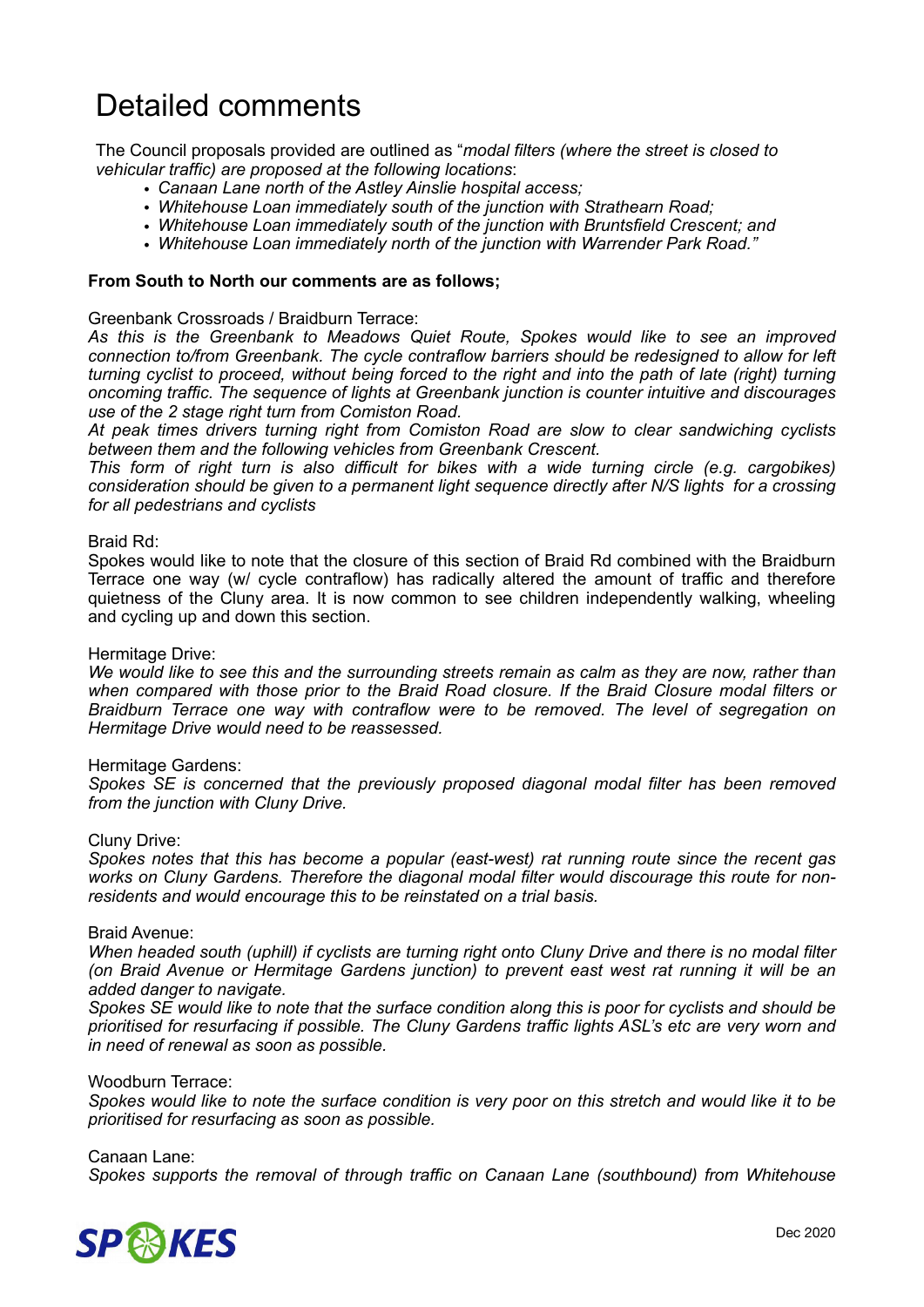Loan. The position of this new Modal Filter isn't clear but we assume it is north of the exit from the *Royal Blind School.* 

*The "Existing Modal Filter" on the west section of the lane is a school street closure also under SfP. In its current form it is not a modal filter and allows vehicle access incl. construction vehicles. During recent gas works the road was fully closed to all but pedestrians and cyclists showing a real modal filter can work.* 

*Another area of concern is the west end which has an existing successful contraflow. From the proposal it is not clear if the west section will remain one way (with contraflow cycle lane) or be two way for vehicles. Spokes believes this increases conflict at the west end busy pavement beside the Canny Man's and should be avoided and remain exit only (with contraflow segregated bike lane).* 

*We would also like to note the surface condition is very poor throughout Canaan Lane and would like it to be prioritised for resurfacing as soon as possible.* 

#### Newbattle Terrace:

*Spokes believes this could become the weakest link in the route if not filtered. The exit from Canaan Lane northbound is uphill and with restricted sight-lines. Also the planned public realm improvement scheme for the Pitsligo Rd junction needs to be taken into consideration which is also under consultation during the period of this consultation.* 

#### Whitehouse Loan

**SP & KES** 

*Spokes supports the installation of these modal filters on Whitehouse Loan outside James Gillespie PS & HS. In addition to its 24/7 safety benefits, this scheme will avoid the need for voluntary parent manned road closures to protect pupils. The barrier should be constructed of robust materials and designed appropriately for the setting.* 

*Hopefully this resolves the issue of conflicting left turning cyclists and right turning cars at the south end when headed north. However we would like to ensure there is no increased conflict of cars turning left into Clinton Rd over slower uphill cyclists if they cannot proceed north to Strathearn Rd.* 





# November 2020 proposal for Quiet Route; source *City of Edinburgh Council / Spaces for People*

## **Comparison to an earlier version of the Quiet Route proposal:**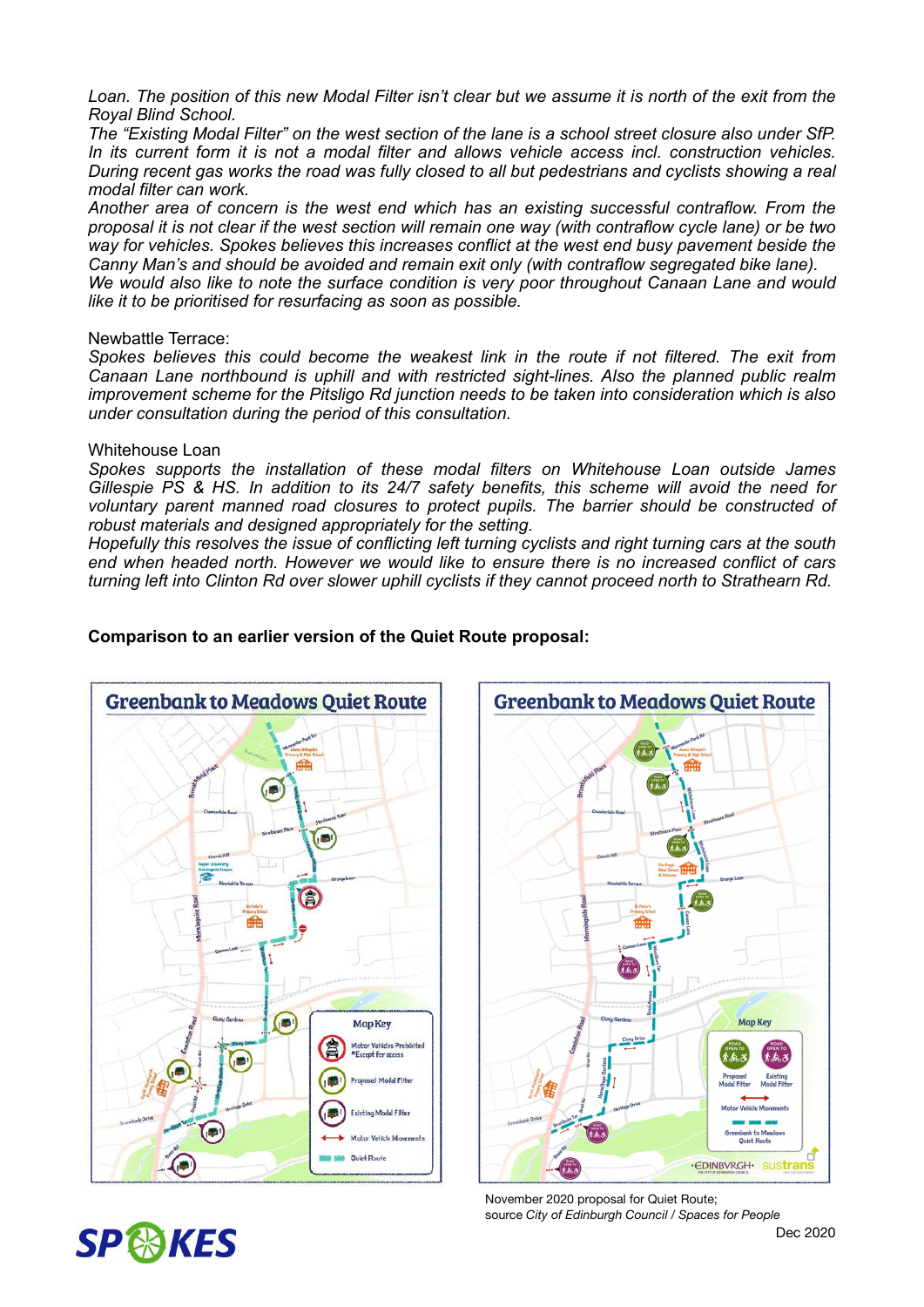# Additional comments

# **Design, Signage & Materials:**

#### **Modal Filters:**

The modal filter proposed to each site needs to be considered to ensure it can't be adjusted by those not intended to use it, or bypassed by mounting the pavement adjacent (as has been recorded on several occasions at Braid Rd since closure) endangering pedestrians and nonmotorised traffic.

Spokes is concerned there are no detailed drawings provided for any of the proposed modal filters. We don't know if these will be assembled from planters, barriers, cones or bollards, and as the "Existing Modal Filters" which are basic traffic management materials (cones & barriers) which can be easily manipulated by those wishing to break through the filter.

Spokes would encourage the use of clearer signage on any modal filters. For example simple "ROAD CLOSED" can be discouraging for walkers, wheelers & cyclists. Whereas "ROAD OPEN

TO...  $\bigcup_{i=1}^{\infty}$  is better. The circular sign shown below is from the illustrative diagram of the Quiet Route proposal, so we presume you are intending to use this sign. However we suggest you should instead use a sign similar to that in the left-hand diagram, which is now in frequent use in London and becoming an informal standard (albeit there is an arguably better variant with the bike having a person on it).



Modal Filter London - Source: *[https://](https://twitter.com/citycyclists/status/1288749040994267136?s=20) [twitter.com/citycyclists/status/](https://twitter.com/citycyclists/status/1288749040994267136?s=20) [1288749040994267136?s=20](https://twitter.com/citycyclists/status/1288749040994267136?s=20)*



ROAD OPEN TO… sign from route diagram. Is this to be used?



Modal Filter at Waverley Bridge SfP without ROAD OPEN signage - *Source: Author*

These filters should also be arranged so as not to force cyclists right (as is currently the case at the Braidburn Terrace) and into conflict with other users. There could also be road markings that can't be vandalised as easily as signage. The locations outside schools are also an opportunity for creative proposals that reflect the proximity and encouraging more pupils (& parents etc) to walk, wheel and cycle to school.

Finally we would like to confirm that the modal filters will be designed to allow for the use of "non-standard" cycles. These are as per Edinburgh Street Design Guidance.

As a route to schools it should enable cargo bike or long tail use as these are popular for transporting children.



[https://www.edinburgh.gov.uk/downloads/file/](https://www.edinburgh.gov.uk/downloads/file/24956/c1-designing-for-cycling) [24956/c1-designing-for-cycling](https://www.edinburgh.gov.uk/downloads/file/24956/c1-designing-for-cycling)